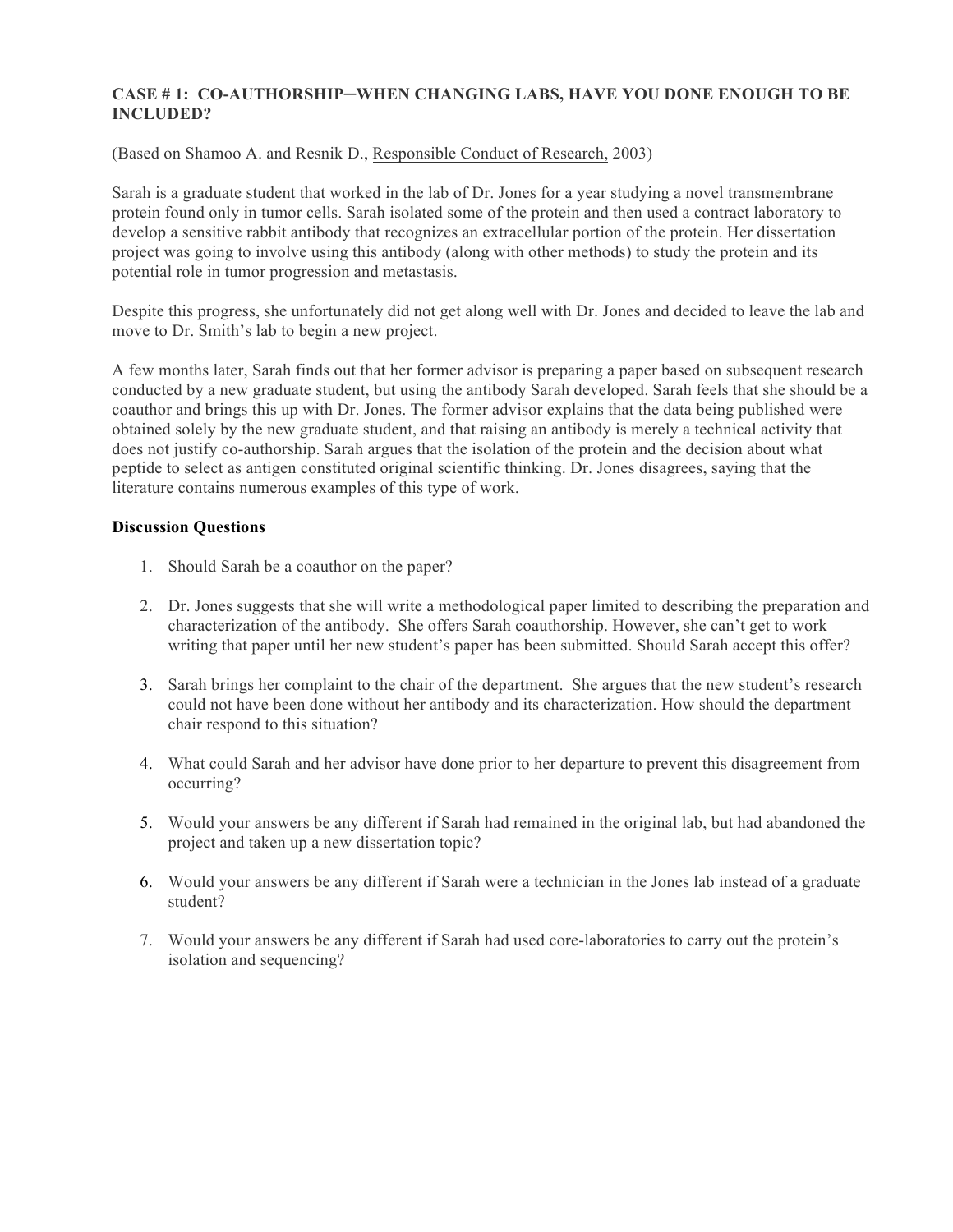# **CASE # 2: CRITERIA FOR AUTHORSHIP AND ATTRIBUTION**

Dr. Johnson is a postdoctoral fellow at the NIH working in the laboratory of Dr. Brown exploring the relationship between insulin-like growth factor (IGF)-1 signaling and cancer. He demonstrated that IGF-1 receptor deficient mice develop 50% fewer liver tumors than normal controls, and that daily IGF-1 injections substantially increase liver tumor formation. Dr. Johnson is ready to submit a manuscript for publication. The following individuals were involved in this project:

- Dr. Johnson came up with the original idea and hypothesis (that a defect in IGF-1 signaling inhibits liver tumorigenesis), designed and supervised the experiments, analyzed and interpreted the data, and drafted the manuscript.
- The Principal Investigator, Dr. Brown, who supervised Johnson's work, obtained funding, and read and edited the manuscript.
- A tenured researcher at State University provided Dr. Johnson with the mice used in the experiments. In a note that accompanied the Material Transfer Agreement, he said that he was providing the mice with the understanding that he would be an author on the paper resulting from the experiments.
- A Staff Scientist pathologist performed the pathological analysis for the study, provided digital images for publication, read the manuscript, and drafted the pathology methods section.
- A Staff Scientist Biostatistician performed the statistical analysis for the study and provided Dr. Johnson with advice concerning sample sizes and the need for multi-variable regression models. He read the manuscript and drafted a section on the statistical analysis.
- A technician performed 50% of the experiments, and made useful suggestions for modifying experimental protocols. She read the paper and made substantial comments.
- A graduate student performed 50% of the experiments, read the paper and made no changes.
- A technician took care of the laboratory animals.
- A highly respected and well-known Oncology Principal Investigator read the paper, revised it critically for intellectual content, made some useful suggestions concerning the interpretation of the data, but disagrees with one of the findings in the paper.
- An English major at State University and friend of Dr. Johnson's helped him draft and edit the manuscript. (English is not Dr. Johnson's native language.)
- A graphics specialist helped prepare some color figures for the manuscript.

# **Discussion Questions**

- 1. Who should be an author on this paper?
- 2. Who should receive only an acknowledgment?
- 3. Who should not even receive an acknowledgment?
- 4. Who should be first author? Second? Last?
- 5. Should co-first authorship be considered? Co-last author? Corresponding author?
- 6. When should authorship decisions be made?
- 7. Would it have been appropriate to use written agreements for determining authorship issues in this case? If so, with whom and when?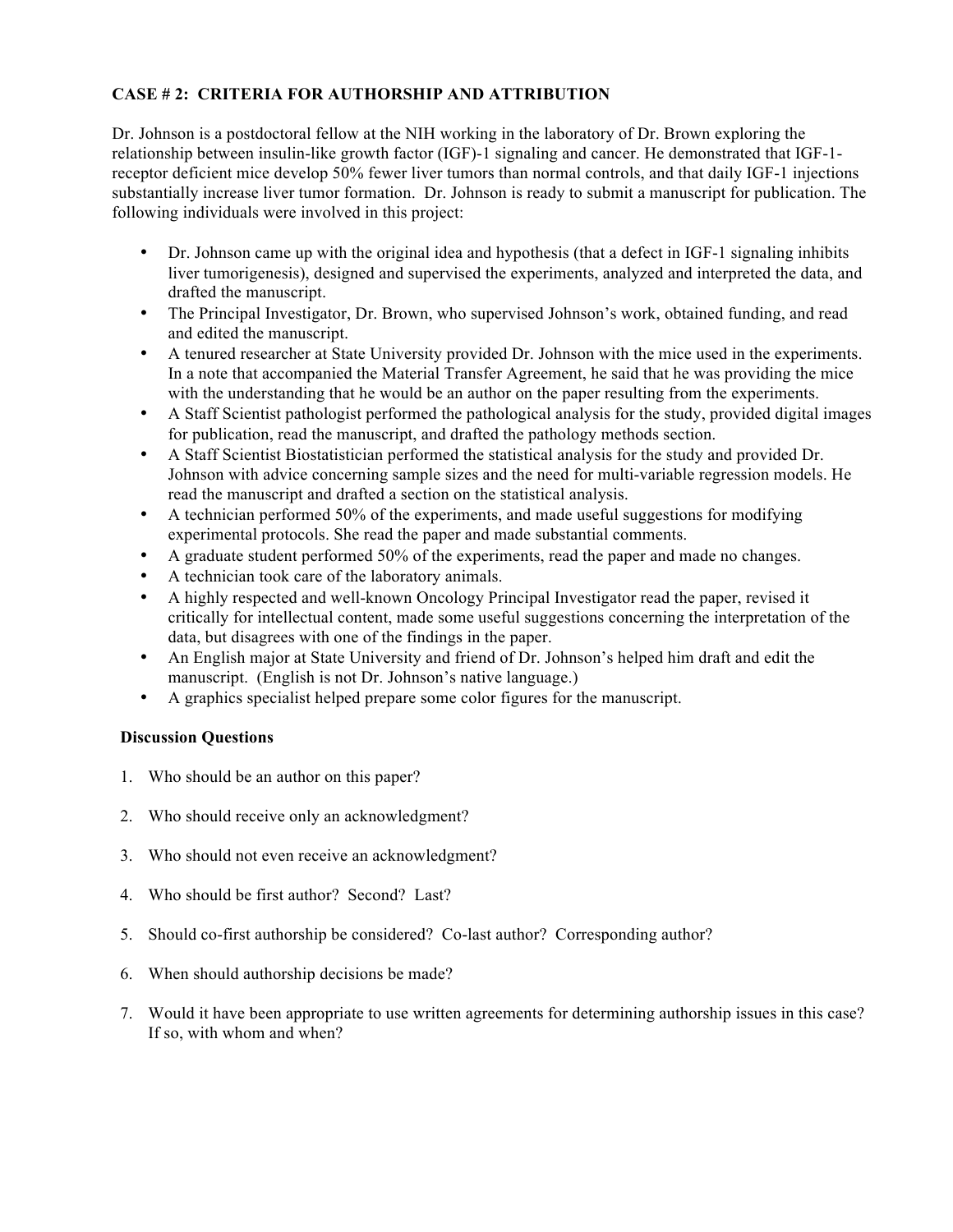# **CASE # 3: MULTIPLE PUBLICATIONS**

Miller is a second year graduate student performing materials science research on diamond. Sample preparation and analysis cost is very high, there are few samples, and not many experiments can be conducted. Because of these constraints, it is difficult for faculty and students to generate more than one or two publications from a given series of experiments, and students from the department generally have only four or five publications by the time they finish their Ph.D.

Miller selected as his adviser Professor and Department Chair, Dr. Davis, based on the professor's outstanding research career and Miller's realization of the importance of publications for his advancement. Miller is his only graduate student, he and Davis have a congenial relationship, and his research is progressing well. After one of their brief research meetings, Davis encourages Miller to assemble his current data for publication in an obscure journal. After several revisions, they submit the paper, and it is accepted soon thereafter. Miller is happy to start adding publications to his resume.

Being busy with departmental tasks, Davis hadn't thought in depth about the implications of Miller's data. Finishing up work a little early one evening, he re-reads the paper and concludes that it should have been published in a more highly regarded journal. After a couple of months of clever revisions, Davis submits the research paper to the more prestigious journal, where it is accepted after revisions. Upon its acceptance, Davis sends Miller a short email with the title, a copyright form, and the tentative citation, and congratulates him on adding another publication to his resume. Although Miller had not known Davis submitted the separate paper, he was both delighted and confused, asking himself, "How can I publish the same work twice?" Miller does not want to make waves, and is not sure to whom he should turn. He lets the matter pass and says nothing.

### **Discussion Questions**

1. Is it ethical for authors to receive credit for two publications from the same data?

- \* What if the papers are essentially the same ideas and data, but written somewhat differently?
- \* What if the idea is the same, but different examples of the same experiments are presented?
- \* What if it is the same dataset, but a new analysis and interpretation has been applied to it?

2. Would it matter if the first publication was in conference proceedings? Assume for argument sake that the paper was reviewed, but not with the same scrutiny as a peer-reviewed journal. Can data in a patent that is publicly available later be published?

3. Should the authors be required to inform the second publication that data were presented or published elsewhere?

4. In an ongoing research project, it is common for data to overlap. How much new or additional data should be required for the paper to be a new publication?

5. In his role as student and new investigator, has Miller behaved appropriately with regard to the responsible conduct of science? To whom should he have turned with his concerns about Davis?

6. When is information/data/research considered published? Presentations? Posted as an online lecture or database?

7. Consider interdisciplinary research. Can scientists from each discipline publish specific or methods aspects of the research in their specialty journals? If so, should all authors from the original paper be on each new paper?

8. Is it acceptable to publish or present work or research without informing one's coauthors in advance?

9. Has Dr. Davis fulfilled his responsibilities as a mentor? If not, where has he gone astray?